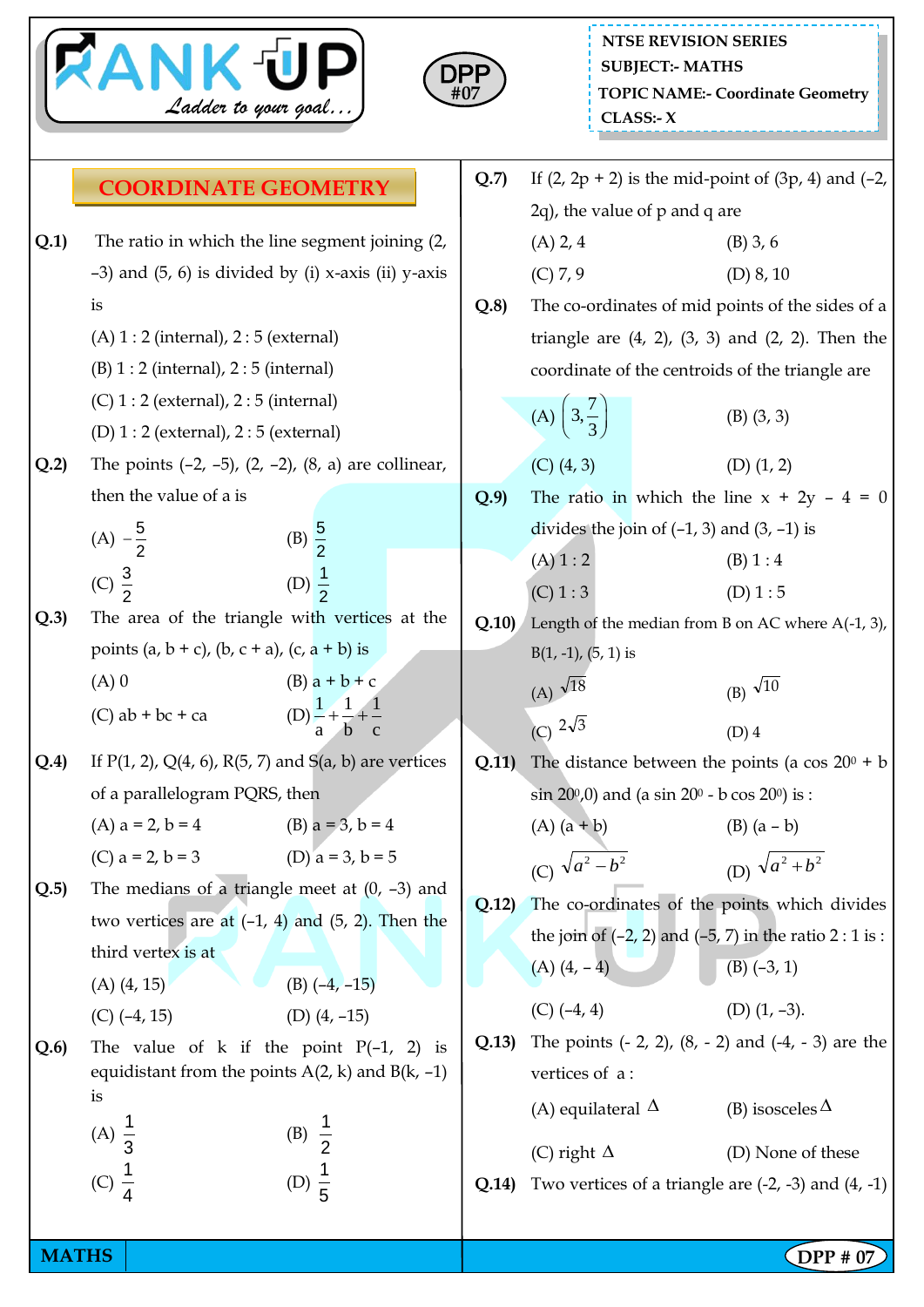



and centroid is at the origin. The coordinates of the third vertex of the triangle are: (A)  $(-2, 3)$  (B)  $(-3, -2)$  $(C)$  (-2, 4) (D) (4, -2) **Q.15)** Three consecutive vertices of a parallelogram are  $(1, -2)$ ,  $(3, 6)$  and  $(5, 10)$ . The coordinates of the fourth vertex are :  $(A)$  (-3, 2) (B) (2,-3) (C)  $(3, 2)$  (D)  $(-2, -3)$ **Q.16)** If two vertices of a parallelogram are (3, 2) and  $(-1, 0)$  and the diagonals intersect at  $(2, -5)$ , then the other two vertex are : (A)  $(1, -10)$ ,  $(5, -12)$  (B)  $(1, -12)$ ,  $(5, -10)$ (C)  $(2, -10)$  (D)  $(1, -10)$ ,  $(2, -12)$ **Q.17)** The circumcentre of the triangle formed by the lines  $xy + 2x + 2y + 4 = 0$  and  $x + y + 2 = 0$  is :  $(A)$  (– 1, – 2) (B) (– 1, – 1)  $(C)$  (-2, -2) (D) (0, 0) **Q.18)** For the triangle whose sides are along the lines  $x = 0$ ,  $y = 0$  and  $\frac{x}{2} + \frac{y}{2} = 1$ 6 8  $\frac{x}{5} + \frac{y}{2} = 1$ , the incentre is :  $(A)$   $(3, 4)$   $(B)$   $(2, 2)$  $(C)$   $(2, 3)$  (D)  $(3, 2)$ **Q.19)** The points D(2, 1), E(–1, –2) and F(3, 3) are the mid points of sides BC, CA and AB respectively of a  $\triangle$  ABC. The vertices A, B and C are:  $(A)$   $(0, 0)$ ,  $(6, 6)$ ,  $(-2, -4)$ (B) (0, 1), (6, 6), (2, 4)  $(C)$   $(1, 0)$ ,  $(3, 3)$ ,  $(-2, -4)$ (D) None of these

- **Q.20)** A line is drawn through the points (3, 4) and (5, 6). If the line is extended to a point whose ordinate is – 1, then the abscissa of that point is: (A) 0 (B) – 2  $(C) 1$  (D) 2 **Q.21**) If  $\alpha, \beta, \gamma$  are the real roots of the equation  $x^3$  –  $3px^{2} - 1 = 0$ , then the centroid of the triangle with vertices  $\left|\alpha \frac{1}{\alpha}\right|, \left|\beta \frac{1}{\beta}\right|$  $\bigg)$  $\setminus$  $\overline{\phantom{a}}$  $\overline{\mathcal{L}}$ ſ  $\overline{\phantom{a}}$  $\big)$  $\left(\alpha-\frac{1}{2}\right)$  $\setminus$ ſ  $_{\beta}$  $\frac{1}{\alpha}$ ,  $\beta$  $\left(\alpha \frac{1}{\alpha}\right), \left(\beta \frac{1}{\beta}\right)$  and  $\left(\gamma \frac{1}{\gamma}\right)$  $\bigg)$  $\setminus$  $\overline{\phantom{a}}$  $\setminus$ ſ γ  $\left[\gamma^{\frac{1}{n}}\right]$  is at the point : (A)  $(p, q)$  (B)  $(p/3, q/3)$ (C)  $(p + q, p - q)$  (D)  $(3p, 3q)$ **Q.22)** The point A divides the join of the points (–5, 1) and  $(3, 5)$  in the ratio k : 1 and co-ordinates of points B and C are  $(1, 5)$  and  $(7, -2)$ respectively. If the area of  $\triangle$  ABC be 2 units, then k equals:  $(A) 7, 9$  (B) 6, 7 (C)  $7, \frac{31}{9}$ 9 (D)  $9, \frac{31}{9}$ 9 **Q.23)** An equilateral triangle whose circumcentre is (–2, 5), one side is on y-axis, then length of side of the triangle is :  $(A)$  6 (B)  $2\sqrt{3}$ (C)  $4\sqrt{3}$ (D) 4 **Q.24)** Point P divides the line segment joining A(– 5, 1) and B(3, 5) internally in the ratio  $\lambda$  : 1. If Q = (1, 5),  $R = (7, -2)$  and area of  $\triangle PQR = 2$ , then  $\lambda$  equals :
	- $(A) 23$
- 

29 5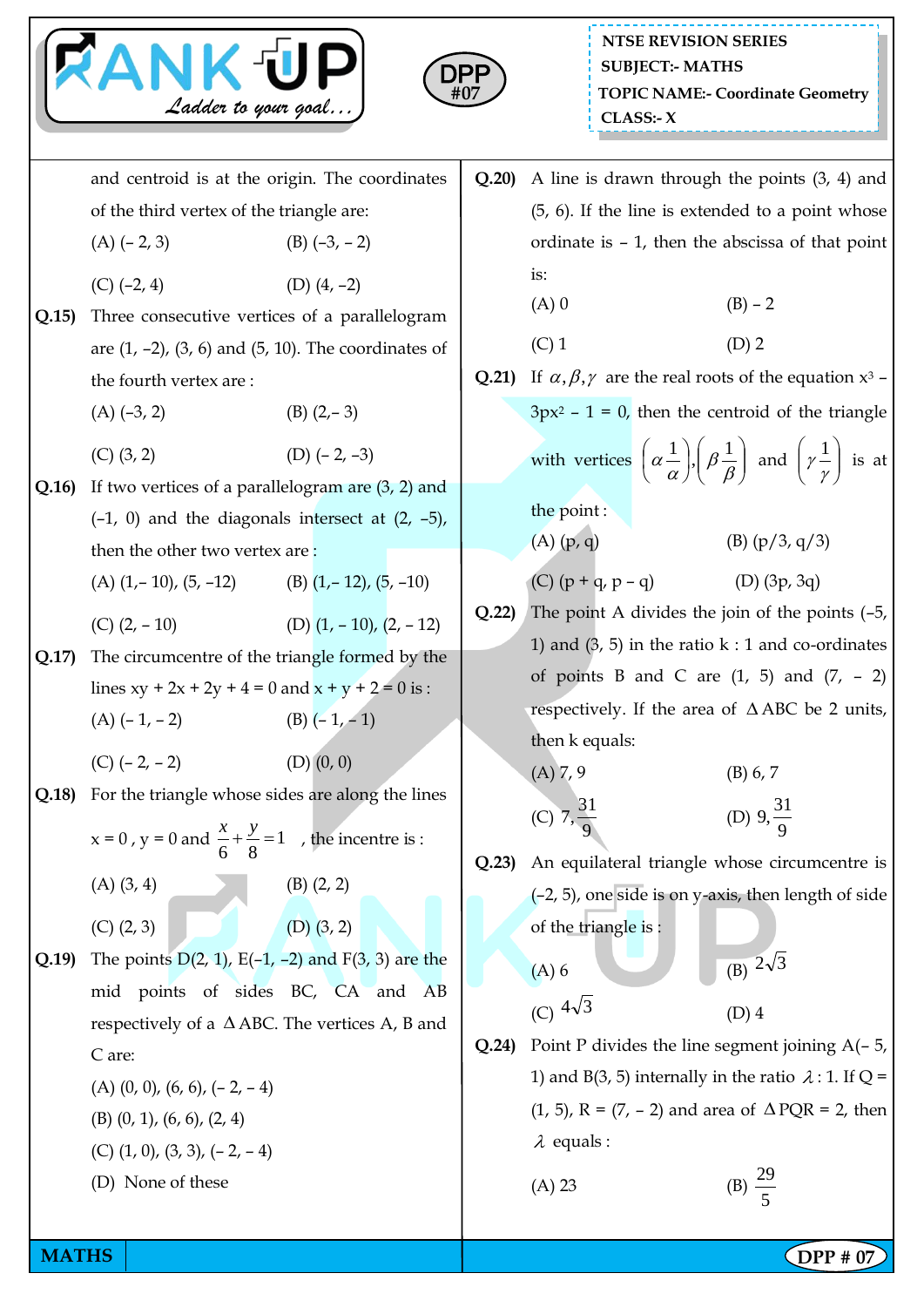